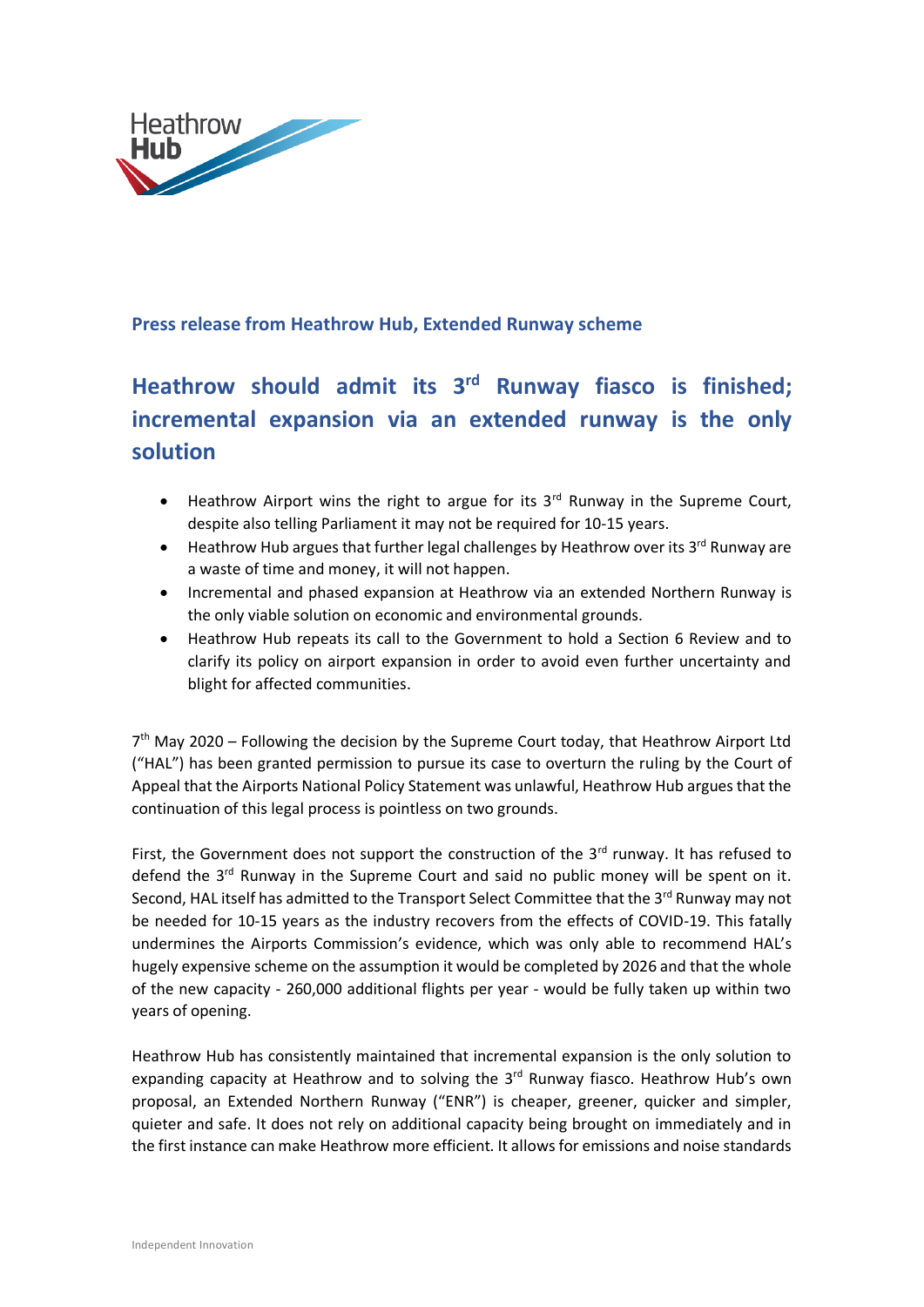

to be met, with incremental increases in capacity subsequently where this is possible within legal limits.

The COVID-19 pandemic has exposed the importance of Heathrow to the airlines as they maintain their slots but withdraw from other airports, notably Gatwick. Heathrow is where the airlines make their money and is a strategic international hub.

Heathrow Hub therefore calls on the Government once again to instigate a Section 6 Review to clarify its airports policy not just for Heathrow, but for the sector as a whole. It is unacceptable to condemn local communities to even more years of uncertainty and blight for a scheme which will never happen.

Jock Lowe of Heathrow Hub said: "It is time for Heathrow to be honest with the public. Pursuing the legal fight over the unnecessarily complicated and expensive  $3<sup>rd</sup>$  Runway, that fails to meet environmental standards and has no government support, is a waste of time and money.

"That said, the reported withdrawal of both British Airways and Virgin from Gatwick to instead focus on Heathrow, shows that is where the demand is. Some sort of expansion is likely to be required. Throughout this entire process we have argued for incremental expansion via our own extended northern runway proposal, deemed viable by the Airports Commission. It is far cheaper and simpler to construct and therefore quicker; it allows for environmental targets to be met and for incremental increases in capacity; it offers greater respite for communities under the flightpaths and brings no new communities into the flightpath, it destroys far fewer houses and much less infrastructure. It is the cheaper, greener, quicker and simpler, quieter and safe proposal.

"The Government also needs to clarify its policy on airport expansion by holding a S.6 review of the Airports National Policy Statement. Pretending it is just a private sector matter is not credible."

## **Contacts**

**Boscobel & Partners**  George Trefgarne Charlotte Walsh 0203 642 1310 **Heathrow Hub** Jock Lowe 07831 599 925